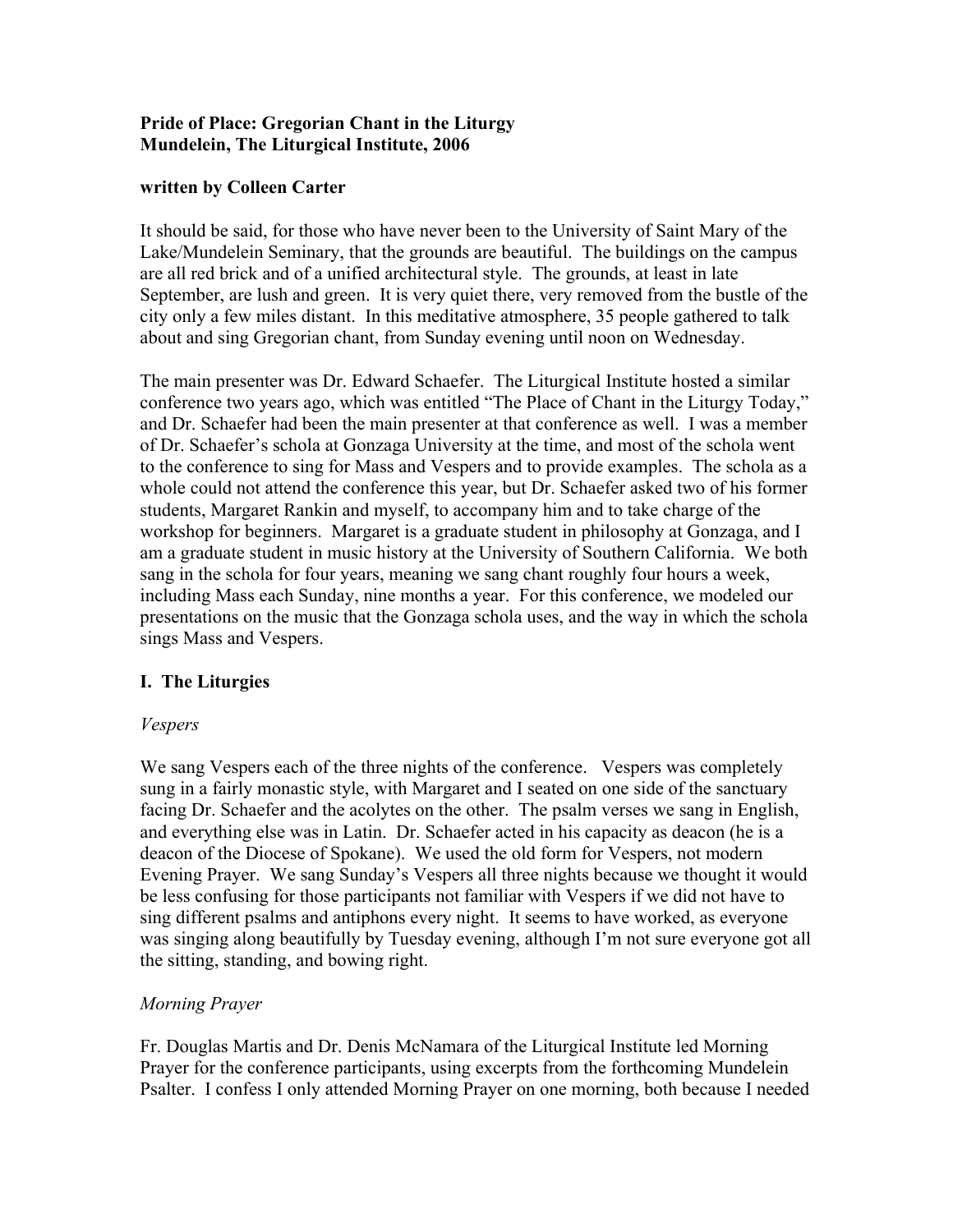to prepare for, and because I am not at all fond of the modern version of Morning Prayer. Nevertheless, I was impressed with the attempt that they have made to make it easier for people to chant these prayers. The Mundelein Psalter uses St. Meinrad tones rather than traditional psalm tones. These tones are very easy to pick up—you can sing them almost instantly. If someone wanted to start a group of non-musicians singing Morning, Evening, or Night Prayer together, the Mundelein Psalter might be a good choice. Someone with more musical ability might be bored by the extremely simple St. Meinrad tones, and the lack of more melodic or melismatic music for the antiphons, although Fr. Martis said that a composer is working on more interesting music for the antiphons. Further information about the Psalter can be found on the Liturgical Institute's website under "projects."

#### *Mass*

The Liturgical Institute's own Fr. Martis was the principle celebrant for Monday evening's Mass. Conference participants Fr. David Austin of Carey, IL and Fr. Brian Muzas of New Jersey were courageous enough to volunteer to sing Mass on Tuesday evening and Wednesday morning, respectively. Another conference-goer, Mr. Gerald Chalupka of Chicago, kindly provided us with organ music for the offertory and recessional on the chapel's handsome instrument.

The chapel at Mundelein has ideal acoustics for chant. Its rectangular shape, its marble floors and plaster ceiling, and total lack of tapestries, carpeting, or curtains of any kind combine to provide a reverberation time of what must be at least six seconds. Hymns probably produce something like cacophony in such a setting, but the free rhythm and monodic line of the chants were displayed to their best advantage. Margaret and I sang the Introit (Da pacem) each day. We received several compliments on the beauty of our rendition, but I think it was at least partly the delightful acoustics; to the best of my recollection, we do not usually sound so nice in the schola's carpeted chapel at home. A picture of the interior of the chapel at Mundelein can be found on the history page of the seminary's website.

The Masses were all chanted—everything but the homily was sung. The priest's parts were mostly in English, but the Propers and Ordinaries were in Latin. The Missa Cantata book and congregational booklets published by Priory Press were used. On Tuesday morning, both the beginner and advanced workshop participants came together to discuss the first Mass. The reaction of many is best described as culture shock. Some of the conference participants had almost no previous experience with chant, and some had no experience with chant other than having grown up with it before the Second Vatican Council. For them to experience, as one person put it, "chant by immersion," was quite as shocking and bewildering as traveling to a foreign country. Despite the strangeness of the experience, all but one reacted unreservedly positively, and the reactions became even more enthusiastic by the end of the third Mass the following morning. Wednesday's Mass, by the way, was the feast of Sts. Andrew Kim, Paul Chong Hasang, and companions.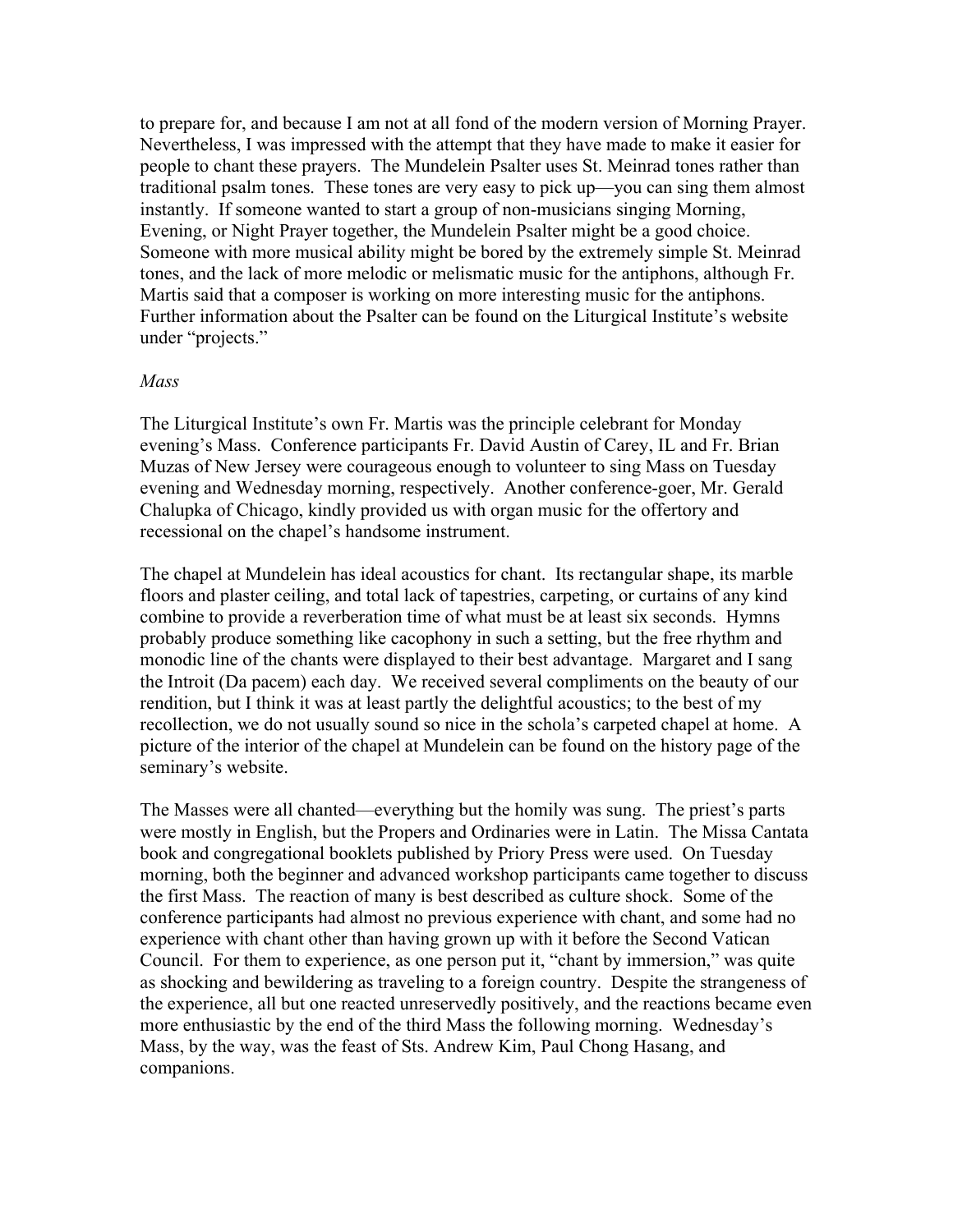#### **II. Substance of the Lectures**

In the morning, there were two workshops available for the participants. Margaret and I were in charge of the session aimed at beginners, and we began with the assumption that those attending our workshop knew almost nothing about chant. We started off with reading chant notation and brief explanation of the modes, went over the tones for the Mass and the readings, and taught three sets of Ordinaries--the three that the Gonzaga schola uses for Mass: the first was the Sanctus and Agnus Dei from the Requiem Mass with Kyrie from Mass XVI and Gloria from Mass VIII, the second was Mass XI with Kyrie B, and the third was Mass XVII with Kyrie C. When Dr. Schaefer put together the materials for the Chant Mass at Gonzaga, he chose settings that he thought people would be likely to have heard or know, if they were at all familiar with chant. If three settings seem like very little for a really good schola, remember that Gonzaga's schola only sings for Sundays during the school year--the only major feast on their calendar is Easter, and they do a polyphonic ordinary for that.

Dr. Schaefer talked about the chants of Holy Week with the more advanced group of musicians. He also taught them to sing the Gradual for the week of the conference and a brave soul volunteered to sing the verse at Mass (she did very well). Beyond that, I have little idea of what they discussed.

Monday and Tuesday afternoon and Wednesday morning, both groups met together and Dr. Schaefer lectured. Margaret and I provided occasional musical support for examples. We spent most of Monday afternoon going through Vespers so that everyone would be able to sing or at least follow along. In relation to this, we also discussed psalm tones.

In the above section on Vespers, I mentioned that the Gonzaga schola uses the old form of Vespers, and not the modern Evening Prayer. There are some practical reasons for this decision. One is that Evening Prayer is considerably different, and does not fit with the old chants. There is no official notated version; Evening Prayer, as it stands, is not really meant to be sung. Another reason for using the older form of Vespers is the one-week cycle. Our Sunday psalms are our Sunday psalms, and the schola does not need to learn new music each week to sing Vespers.

On Wednesday morning, we talked about resources for chant and also for polyphony. CanticaNova received several mentions, as did Choral Public Domain Library, the Solesmes books of course, many of which are available through GIA, and also the Missa Cantata book and other resources available through Dr. Schaefer's Priory Press. Dr. Schaefer discussed the pros and cons of the Graduale Simplex and By Flowing Waters.

Dr. Schaefer and I were somewhat disappointed in the reaction of many of the conference when asked what they thought they might take back to their parishes out of all this. About six of the 35 people had had to leave already, and I would have been very interested in what they might have had to say about it, but many of those who remained seemed to have missed the most important point we had tried to get across. Maybe we didn't stress it enough. Our point was this: don't just sing at Mass, sing the Mass. Constantly switching